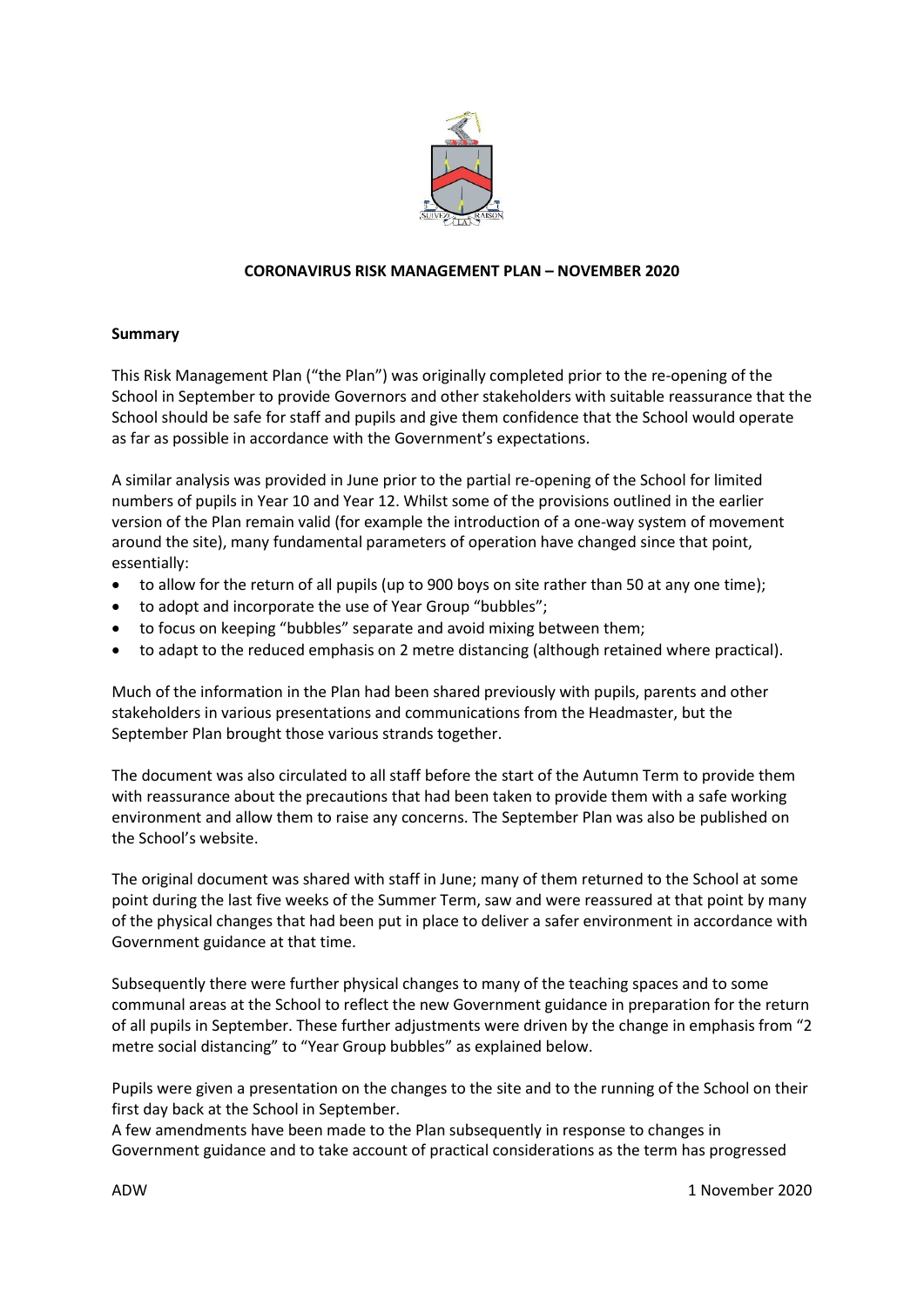with staff and pupils on site. These are reflected in this November Plan as well as in supporting NYCC template documents which are published on the School's website:

- NYCC Wider Opening of Schools September 2020;
- NYCC Wider Opening of Schools Music and Drama October 2020;
- NYCC Wider Opening of Schools Physical Education October 2020.

# **Guidance**

The measures that have been taken to manage and mitigate risks at the School are based on guidance and template documents from various sources but most particularly from the Department for Education and North Yorkshire County Council.<sup>1</sup>

On 2 July 2020, the Department for Education ("DfE") published its "Guidance for full opening – schools" (the "Guidance"). The document required "schools to prepare for all pupils to return full time from the start of the autumn term" and to "draw up plans for the autumn term that address the risks identified using the system of controls set out below"….."Essential measures include:

- a requirement that people who are ill stay at home;
- robust hand and respiratory hygiene;
- enhanced cleaning arrangements;
- active engagement with NHS Test and Trace;
- formal consideration of how to reduce contacts and maximise distancing between those in school wherever possible and minimise potential for contamination so far as is reasonably practicable.

How contacts are reduced will depend on the school's circumstances and will (as much as possible) include:

- grouping children together;
- avoiding contact between groups;
- arranging classrooms with forward facing desks;
- staff maintaining distance from pupils and other staff as much as possible."

It would be reasonable to note that some of the practical suggestions from the DfE are more suited to primary school settings and smaller numbers of pupils, but the objective of the measures that have been put in place at Ermysted's and are outlined in this document is to address as far as possible the issues and concerns that might arise in a secondary school environment.

A large number of updates and amendments to the Guidance from Department for Education have been issued since publication of original information on 2 July. These have continued during the period in which schools have been closed for the summer holidays and indeed been changed almost daily in the week leading up to the start of the Autumn Term. The School's Senior Leadership Team

1

North Yorkshire Education Services Checklist (several iterations)

<sup>1</sup> Sources include:

Department for Education "Guidance for full opening – schools" – 2 July 2020 and subsequent updates Department for Education (multiple iterations of guidance between April and September) North Yorkshire Education Services "Risk Assessment : Wider opening of school from September")

Institute of School Business Leadership

NASUWT checklist

CLEAPPS Guidance Notes (several)

NHS Regional Staff Health Risk Assessment (illustrative)

Firm of professional surveyors (illustrative)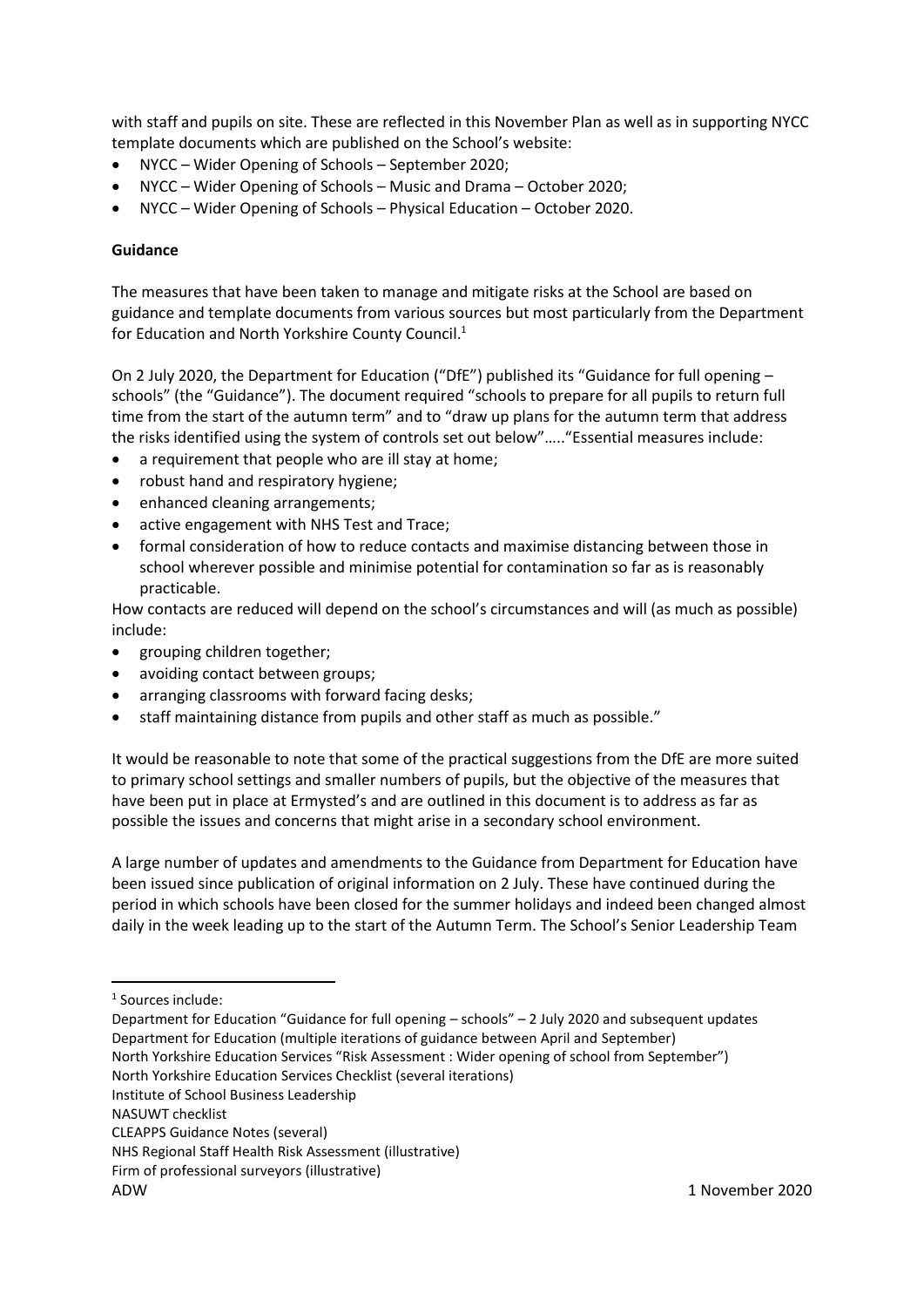has continued to monitor and respond appropriately to these further changes as and when they have been released.

On 9 July, North Yorkshire County Council ("NYCC" or "the Local Authority") published its Risk Assessment for the "Wider-Opening of Schools – September 2020" – this was a more targeted document outlining areas for practical analysis and preparation and developed in consultation with union representatives. This template has been completed to show the "control measures" that have been adopted at the School in response to the possible "hazards" identified by the Local Authority and it has also been published on the School's website.

Whilst this Risk Management Plan builds on the document that was originally written in May and subsequently updated prior to the partial re-opening of the School for a limited number of pupils in Year 10 and Year 12 from mid-June, there are some fundamental revisions to address changes in the basic guidance. The over-riding emphasis of managing and mitigating risk when limited numbers of pupils returned in June was promulgated on maintaining social distancing and keeping people 2 metres apart, the focus has changed for September in order to facilitate the return of much larger numbers to get all pupils back into schools.

Although a degree of social distancing remains desirable where possible, new instructions are that the risk of transmission of the COVID-19 virus within the school environment should be reduced by measures such as:

- keeping pupils together in stable groups ("bubbles") and avoiding mixing between them;
- setting out teaching spaces to keep pupils facing in one direction rather than facing each other;
- enhanced handwashing and personal hygiene measures.

The new guidance, however, still supports social distancing of 2 metres:

- between staff and pupils within teaching areas (so that whilst pupils may be seated closer together they should be at least 2 metres from teachers' desks and equipment such as whiteboards);
- between staff and pupils communicating and interacting in other areas (such as corridors, the Hall or the Refectory);
- between staff (both Teaching Staff and Support Staff) more generally in other parts of the School.

Whilst the School is able to teach whole classes of pupils in a single room rather than having capacity reduced to around ten (where that was necessary to keep pupils 2 metres apart), the emphasis on Year Group "bubbles" does require some fundamental changes to the "normal" logistics of how the School operates. The adjustments that have been introduced include, for example:

- Year 7 and Year 8 classes being based largely in single rooms with reduced movement to specialised teaching areas such as Science laboratories;
- more movement of teachers between rooms in order to both reduce the number people moving around the site between each period and to keep the number of rooms that need to be cleaned for changed occupancy between lessons to a manageable number;
- staggered arrival, break and lunchtimes.

The contents of this Plan have been split under the following headings although clearly these are not mutually exclusive and there is a degree of overlap in many areas:

- Pupil Year Groups
- Classroom teaching
- Remote provision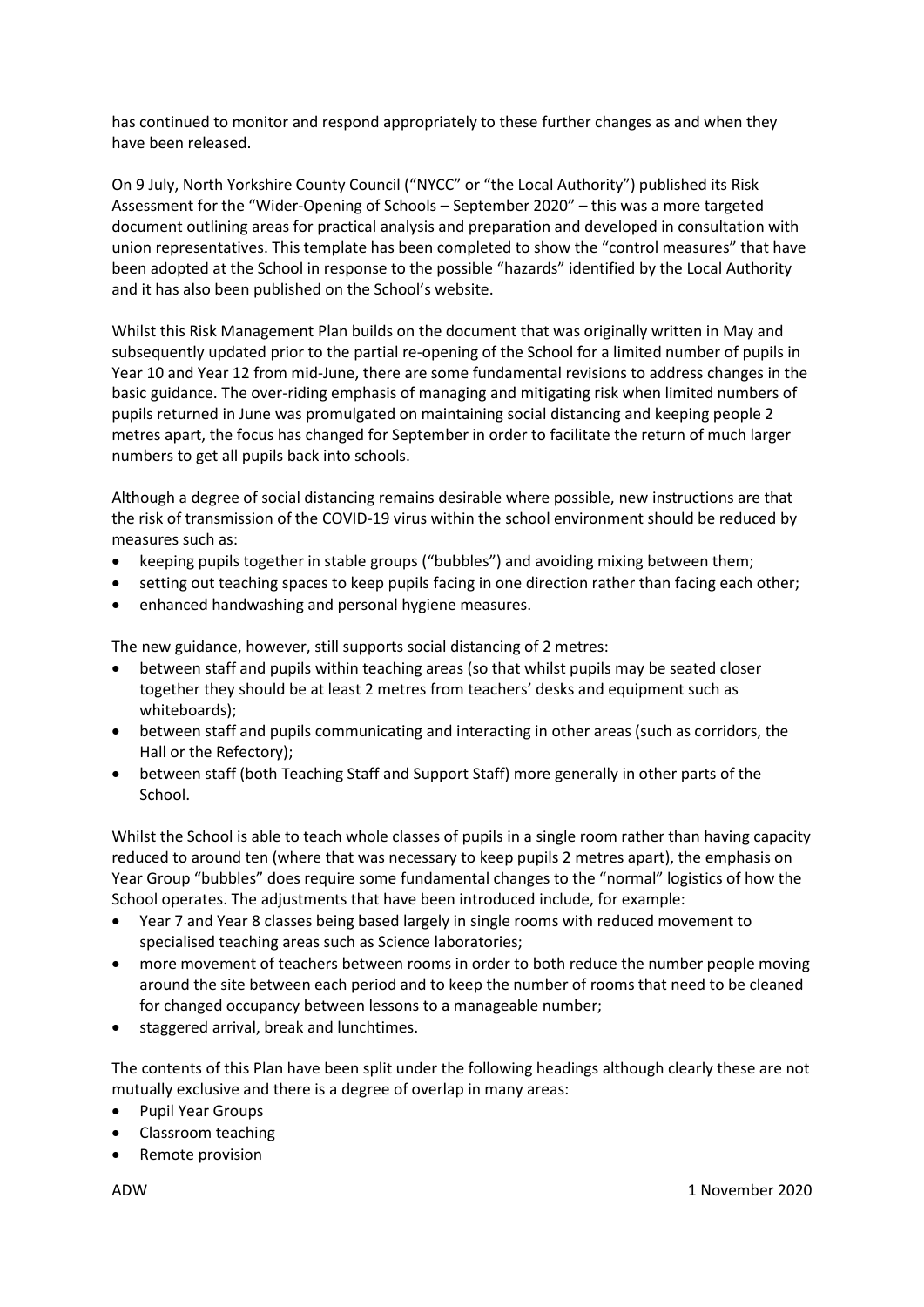- Social distancing
- Staff interaction
- Movement around the site and the time available to pupils outside of sessions
- Handwashing and personal hygiene
- Medical provision and personal protection equipment
- Staff health concerns
- Cleaning
- Catering
- Sports changing areas and equipment
- Communal areas and facilities
- Library
- Equipment, water and air conditioning
- Visitors to the site
- School trips and activities
- Alarms and emergencies including consideration of revised evacuation protocols

# **Pupil Year Groups**

The key factor for managing pupils is now on establishing separate "bubbles" based around Year Groups. The separation of pupils envisaged in the DfE Guidance is not practical in a secondary school where pupils working at Key Stage 4 and Key Stage 5 pursue different combinations of subjects depending on their optional choices. However, steps have been taken to adopt the principle as far as practical.

Each Year Group will be "based" in an area of the School for lessons (where viable) and for registration and form time as follows:

- Year 7 : Main School Lower Floor (Maths corridor)
- Year 8 : Main School Upper Floor (MFL corridor)
- Year 9 : English/DT Upper Floor (English rooms)
- Year 10 : Mobiles / S10 / RS Rooms
- Year 11 : School House
- Year 12 : Sixth Form Centre (Left)
- Year 13 : Sixth Form Centre (Right)

Nominal arrival times will be staggered slightly to spread the flow of pupils entering and leaving the School site but this can only be at the margin because of the groups of pupils sharing external public transport and school buses. Some groups (Years 9 / 10 / 11) will be registered at 8.50 before the first lessons at 09.00, and other groups (Years 7 / 8 / 12 /13) at the end of the day following the end of the last lessons at 15.25.

Break and lunchtimes will be split to reduce contact and potential interaction between Year Groups.

- Year Groups 9 / 10 / 11 will have break at 10.00 between Period 1 and Period 2 and lunch at 12.10 before their form time at 12.50.
- Year Groups 7 / 8 / 12 / 13 will have break at 11.00 between Period 2 and Period 3 and lunch at 12.50 following their form time at 12.10.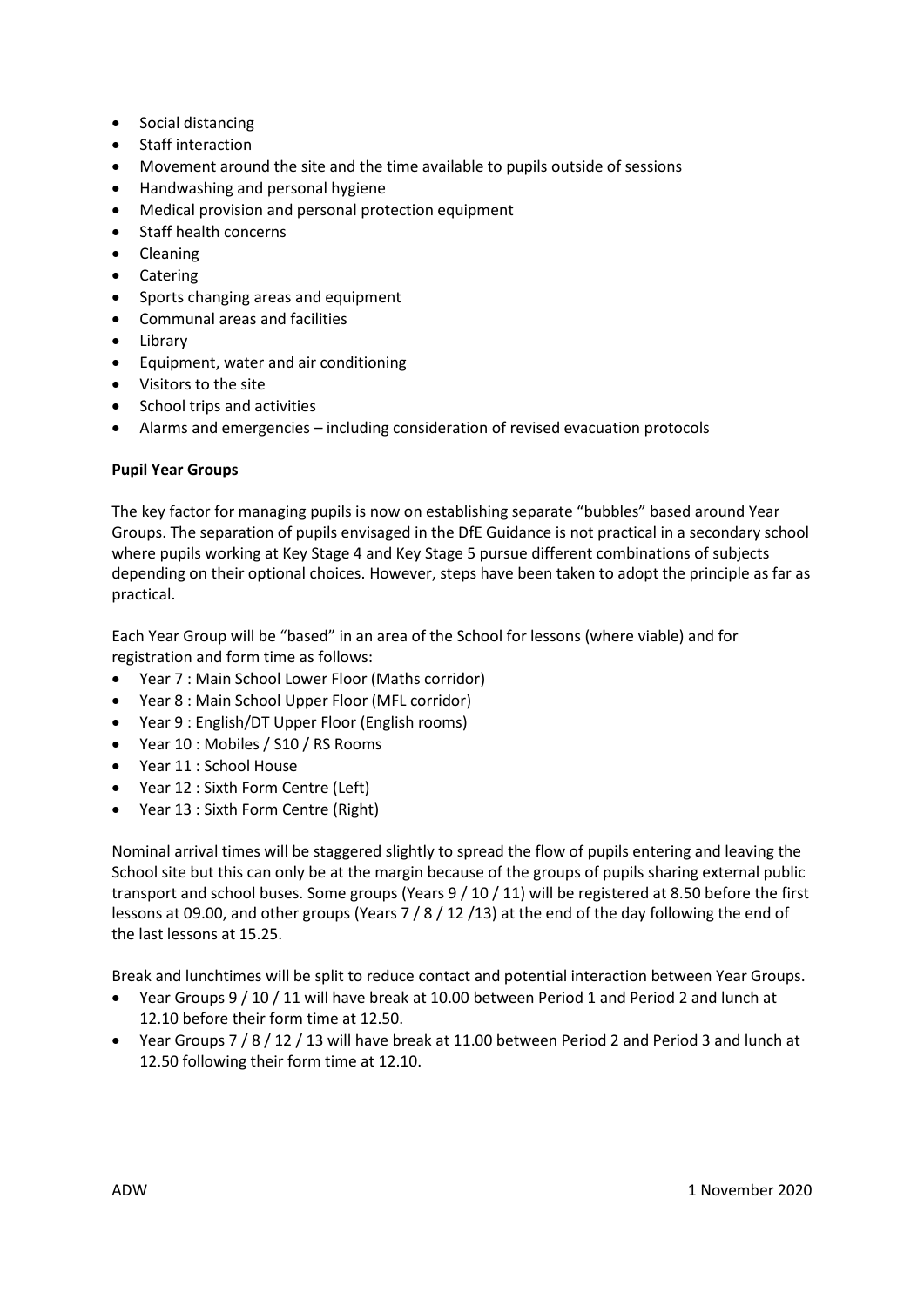The concept of social distancing between pupils remains "where possible", which in reality means that whilst there is some relaxation of the 2 metre rule in classrooms in order to accommodate the requisite number of pupils, it should still be applied and observed in communal areas and outdoor spaces.

Each Year Group will be issued with new lanyards in different colours in order to help staff with the identification and separation of pupils from the different cohorts when they are moving around the site.

# **Classroom teaching**

The established approach where teachers generally work from individual classrooms and pupils move rooms between lessons has been amended for the Autumn Term to reduce the movement of students around the School site. The basic principle has been changed to ask teachers to move between rooms in many cases, although some groups of pupils will still move to specialised accommodation (in particular the Science laboratories).

In order to teach classes of up to 32 pupils in Year 7 and Year 8 and of numbers of 20 to 30 in most of the sessions in Years 9 / 10 / 11, pupils' desks and chairs will no longer be separated by distances of 2 metres.

However, the principle of maintaining at least 2 metres between the area used by teachers (desk, computer and access to whiteboards) and pupils has been retained as recommended in the Government's Guidance. In two rooms where this is not possible, screens have been provided between the teaching space and the nearest pupils' desks.

All classrooms with movable tables and chairs have been be set out so that pupils are facing in the same direction – some were previously arranged with tables set out for group work. Excess furniture has been removed from some classrooms to maximise the distance between pupils in the space available. Pupils' storage lockers have also been removed from some classrooms for the same reason.

Staff have been instructed to open windows and doors wherever practical during lessons to enhance the flow and circulation of air, except where this involves fire doors without automatic closers (which should not be fixed open).

## **Remote provision**

It is important to note that during the period of closure earlier in the year, the School delivered an extremely full programme of tuition on line. The majority of teachers worked effectively in delivering lessons to pupils across the Year Groups and many pupils successfully submitted material for review and marking.

However, notwithstanding the quality of that provision, the School has made very significant further investments in IT during the last three months for the following reasons:

- the number of users and the volume of data being exchanged via the School's network and internet connection at times stretched the capacity available;
- the Headmaster and Senior Leadership Team are concerned that a further period of closure and/or removal of pupils for self-isolation in the coming months is likely;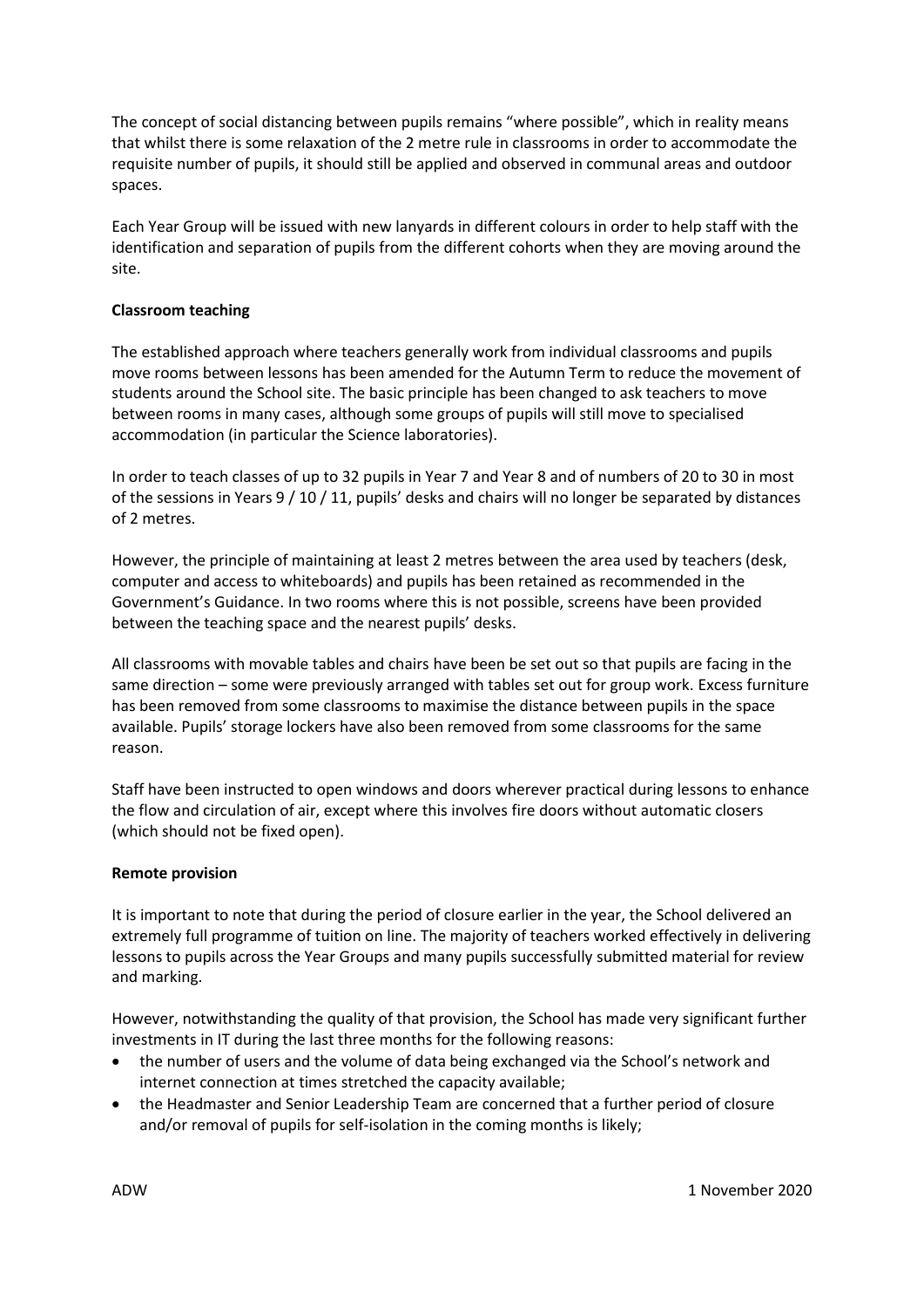- in order to help protect staff, the Headmaster wants to reduce the exchange of physical books and work for marking and any expectation for staff to take books from the School to their homes;
- some staff were able to utilise better computing equipment than others at home for teaching remotely.

These investments include:

- doubling the capacity of the School's broadband connection;
- upgrading network switches to improve efficiency;
- installing site-wide Wi-Fi;
- purchasing devices for all teaching staff to allow them to receive work online and to mark and annotate it clearly and in detail with a high quality interactive pen;
- replacing a number of projectors and screens in classrooms around the School site to improve the quality of lesson delivery;
- purchasing webcams for every member of staff:
	- to facilitate teaching lessons from classrooms which can be broadcast to pupils who are absent (for example because they are self-isolating);
	- to allow staff to participate in internal meetings without having to meet physically;
- re-cabling and simplifying connections in some classrooms;
- ensuring that all remote controls in classrooms are operating properly and are secured in the rooms to allow access to each teacher using the room.

## **Social distancing – general**

The Senior Leadership Team has given full attention to Government guidance on matters of social distancing in preparation for the return of all pupils to the School in September and all of the associated logistical and hygiene considerations that have been recommended.

Although the expectation of 2 metre social distancing between pupils throughout the School has been relaxed of necessity in order to facilitate the return of all students, this physical distancing and alternative interaction will still be promoted and adopted where possible, in particular where staff are concerned.

Signage introduced for the return of small groups of pupils in June emphasising the importance of 2 metre social distancing will remain in place and staff should encourage pupils to observe this protocol where possible in communal and recreational areas and whilst queuing for the Refectory.

Staff will need to supervise or oversee pupils as normal in operating the School in aspects such as:

- arrival at the School in the morning, directing pupils to handwashing facilities in the Quad;
- break time:
- lunch time both outside the buildings and in the Refectory;
- leaving the School site at the end of the day including waiting in the bus pens;

but should endeavour to do so observing the 2 metre protocol.

At the end of the day, a large number of pupils congregate in the pen area at the front of the school site to wait for buses. This area has been divided up into sections with posts and ropes to allow pupils from different Year Groups to stay apart. Looking at the area from the School buildings, Year Groups should be ordered sequentially from Year 7 at the left end to Year 13 at the right end, just as they would normally be assembled in the event of an evacuation.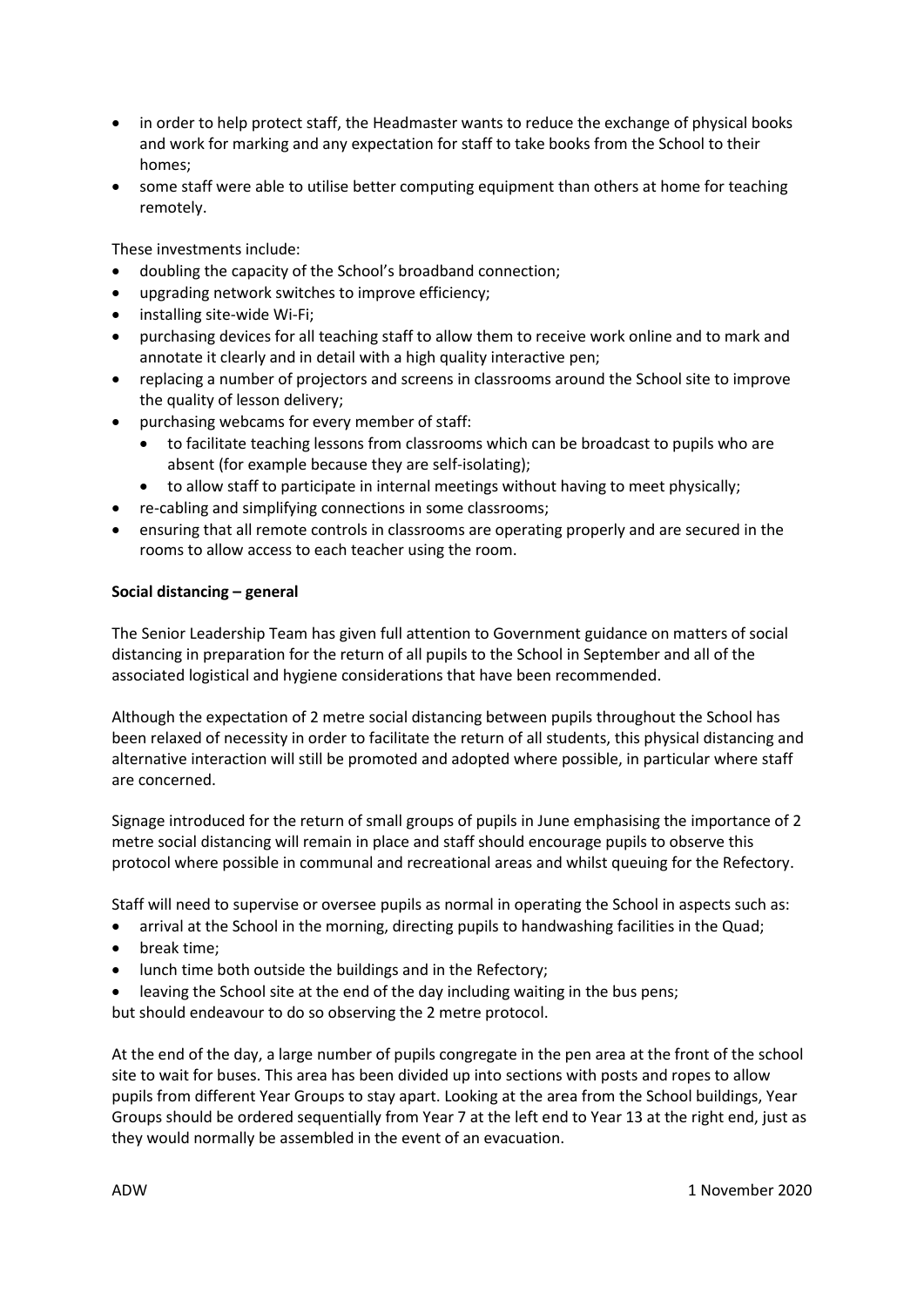The Local Authority has issued its own guidance for pupils using school buses advising that those boarding fill up the rear seats first and that passengers try to occupy the same seat each day. Clearly this is not something that the School can monitor or control.

## **Staff interaction**

The vast majority of internal meetings have been conducted virtually during the Summer Term using Microsoft Teams and this will continue. All staff have been provided with webcams and are being provided with new laptop devices to facilitate this.

Staff will be encouraged to avoid congregating in areas such as the Staff Room and strongly advised to work separately during their free time.

If staff use the Staff Room for access to hot water and to make drinks they should avoid sharing items and take responsibility for ensuring that they clean anything which they use.

## **Movement around the site and the time available to pupils outside of sessions**

A plan has been designed to provide for one-way movement around the site and almost every area of the buildings. Where possible this uses alternative entry and exit routes from rooms including emergency exit doors to help keep groups of people apart.

In a number of cases this requires people exiting one room walking through one or more others, but it also avoids the possibility of contact with other pupils who might be waiting outside prior to using that room for a following lesson.

All staircases with the exception of the Sixth Form Block and the PE Block (where there are no alternatives options) are one-way.

Signage has been put in place around the site on both floors and walls to show the direction of oneway flows.

Similarly, guidance on distancing and marked 2 metre separation tape has also been provided on the floor in many internal areas, corridors etc.

In the event of an evacuation all staff and pupils should exit buildings via the most immediate route in preference to following the one-way system.

As indicated above, a number of measures have been introduced in order to reduce the opportunities for Year Groups mixing during the school day:

- slightly staggered starting times (accepting that the use of some transport is shared both by Ermysted's pupils in different Year Groups and pupils at Skipton Girls High School);
- staggered break times;
- separate lunch sessions and designated seating areas in the Refectory;
- separate designated outdoor areas for Year Groups at lunchtime;
- slightly staggered dismissal times;
- re-enforced messages using new barrier divisions and signage for segregation of Year Groups in the bus pen area.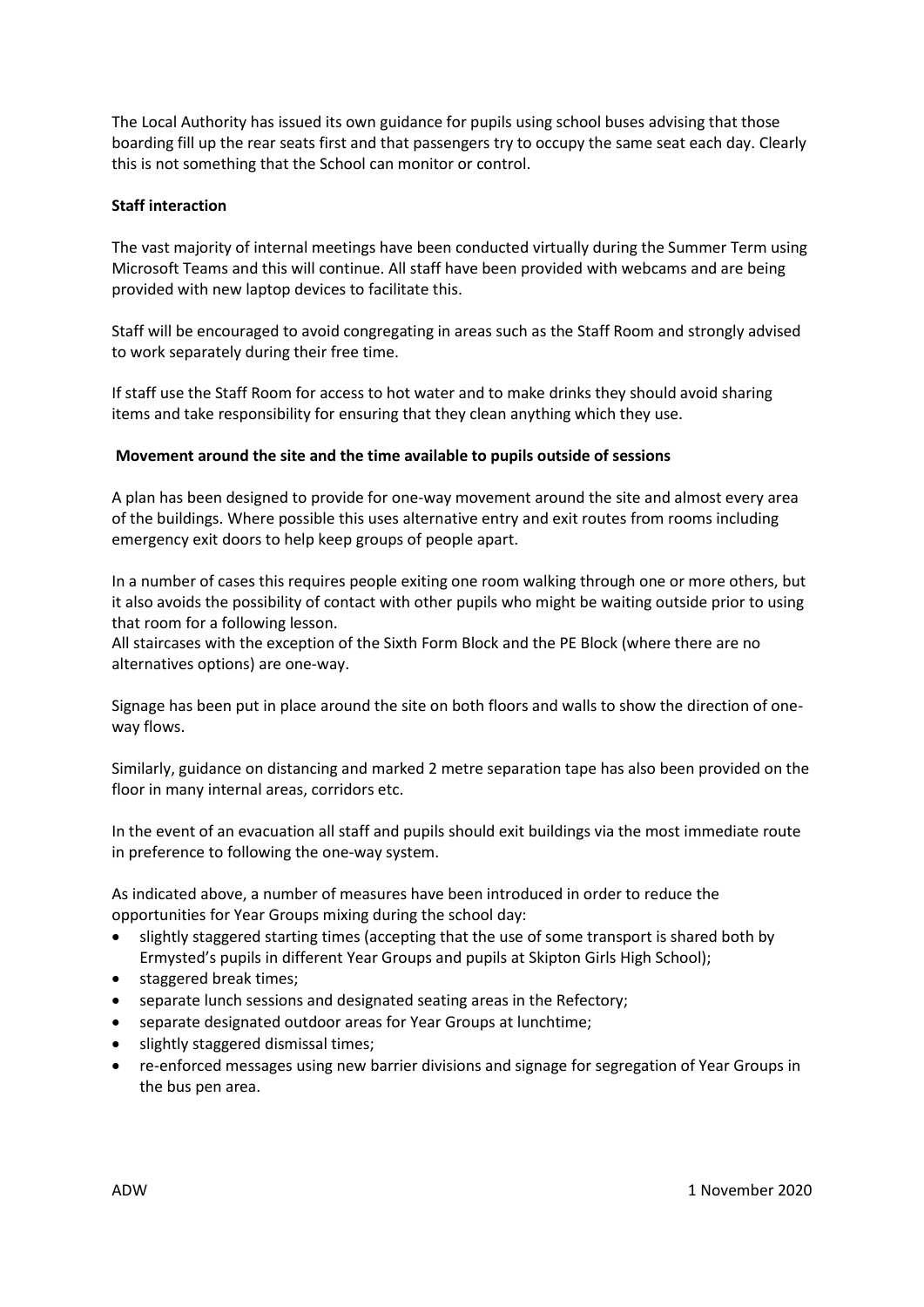# **Handwashing and personal hygiene**

More than 40 additional handwashing facilities (both trough style sinks for multiple users and individual steel basins) have been purchased and installed in:

- English / DT Bock upper floor near the exit from the building in the one-way system;
- Mobile classrooms between L1 and L2;
- Quad School House end;
- Quad long wall;
- Quad under Music Room;
- Quad Science Block end.

Soap dispensers and paper towel dispensers have also been provided in each of these new locations. More than 120 hand sanitiser dispensers have been fixed on walls around the School site.

Each classroom has been equipped with:

- hand sanitiser dispensers on the wall outside the door;
- additional hand sanitiser in the classroom;
- cleaning solution for hard surfaces;
- microfibre cloths;
- box of tissues;
- new pedal-operated lidded bins.

All pupils will be directed to the Quad area to wash their hands on arrival in the morning (signs reminding them will be fixed to the gates) and on their way to the Refectory at lunchtime.

The current Guidance does not require or recommend that either staff or pupils wear face coverings whilst in the classroom. However, it is the Headmaster's decision to allow any staff or pupils who might want to take that step to do so.

The School has purchased a stock of visors for Teaching Staff who feel that they would like that additional element of potential protection to wear in the classroom.

Following amended Government Guidance, the Senior Leadership Team has decided that staff and pupils should wear face coverings in corridors and communal areas (where maintaining social distancing is difficult as a consequence of, for example, the narrowness of the corridors and the fact that pupils will on occasion have to wait outside classrooms whilst these are cleaned between lessons).

## **Medical provision and personal protection equipment**

The Guidance provides clear instructions on how to deal with any pupils who become unwell whilst at school. Pupils who display any symptoms of COVID-19 should be referred to the qualified First Aid staff in the School Office (as would normally be the case for pupils experiencing illness or injury) from where they may be isolated in the Medical Room.

A separate toilet facility has been identified nearby for use by any pupils who have been thus isolated which will then be closed to others until it has been cleaned.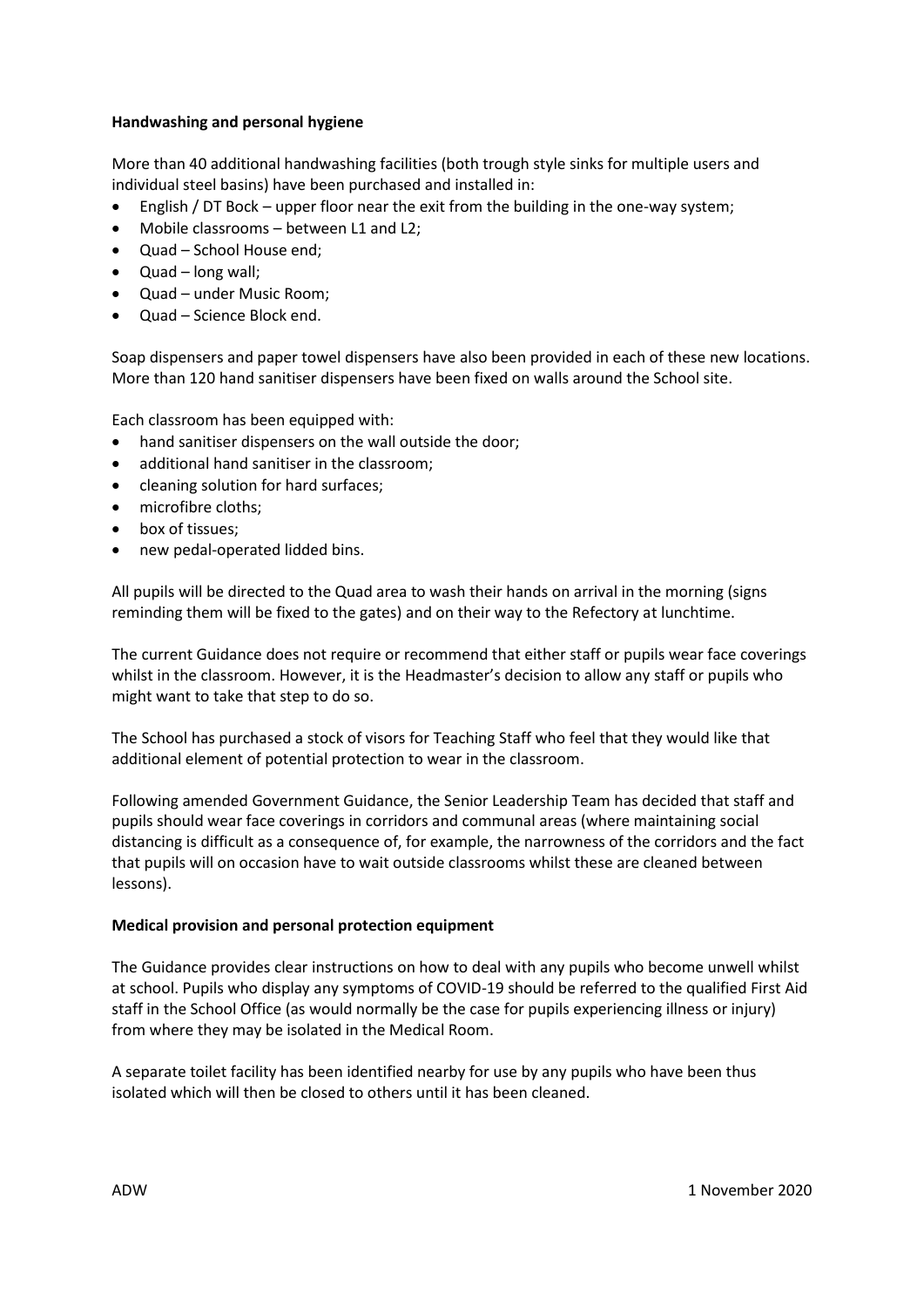The most important PPE provision is that for any staff who may come into contact with or have to help any pupils who become unwell whilst at the School. The PPE available for staff providing first aid and medical support to pupils who report as unwell whilst at the School includes:

- goggles;
- visors for eye and face protection;
- face masks;
- disposable gloves;
- disposable aprons.

Three hand held distance thermometers and a fingertip oximeter have been purchased and are kept in the Medical Room.

New extractor fans have been introduced in the Medical Room to improve the flow of air. All soft furnishings and fabrics have been removed from the Medical Room so that only hard surfaces that can be cleaned appropriately remain.

A new screen has been installed at the Student Services desk to provide a physical separation of the Office Staff from pupils reporting there.

A large protective screen has been constructed and installed in the Library to provide a physical separation of the Library Manager or her Assistant from pupils reporting there.

Similar screens have been designed and constructed for deployment in the Refectory around the till service points. Further protective measures may be provided in the Refectory if appropriate, although following a meeting with management from North Yorkshire Catering it is anticipated that the other Catering Staff will remain distanced behind the service counter.

## **Staff health concerns**

The detailed guidance and interpretation concerning underlying health conditions and their impact on whether staff may be at additional risk has been updated and is noted at Appendix 1. Currently it is not anticipated that any staff would be precluded from returning to the School in September or would be exposed to additional unacceptable risk in medical terms as a result of any underlying chronic conditions.

The Headmaster has invited any staff who may have underlying heath conditions which they believe might cause increased risk to contact him directly in confidence to discuss those.

The Headmaster will contact all female staff on their return in September to alert them to the updated guidance concerning coronavirus and pregnancy and ask that any to whom it applies should contact him in confidence.

Any staff or pupils who exhibit symptoms of COVID-19 should arrange to have a test; information and details can be found via the following links:

<https://www.gov.uk/guidance/coronavirus-covid-19-getting-tested> <https://www.gov.uk/get-coronavirus-test>

Both Teaching Staff and Support Staff are included in the list of those prioritised for testing but this no longer requires an employer referral.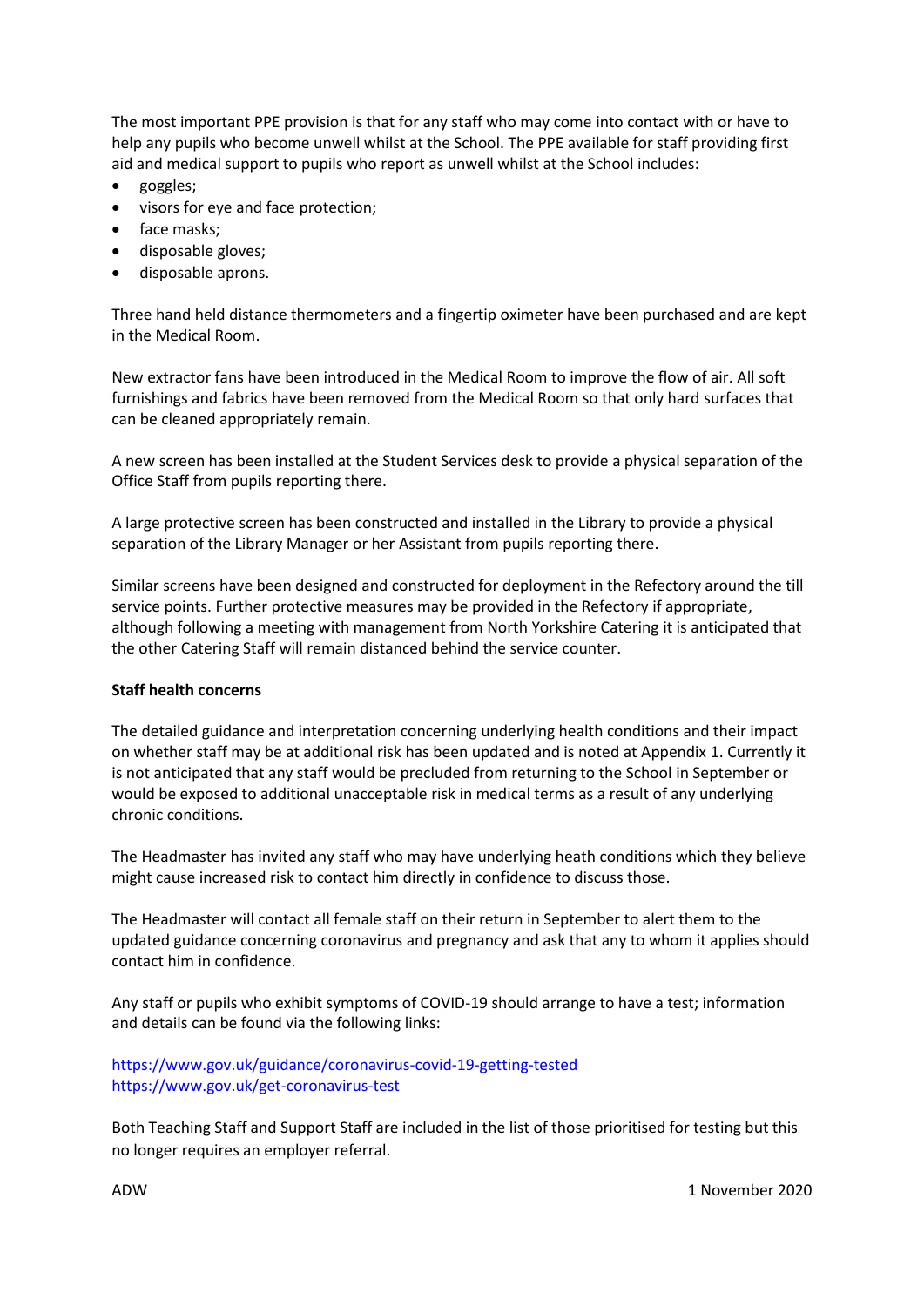Anybody who receives a positive result from a test should inform the School immediately to allow appropriate follow-up by the School in consultation with Public Health England.

The imposition of a further period of lockdown in November included further guidance concerning categories of people who had been advised to shield earlier in the year. The School Business Leader circulated a further email to all staff at that point, asking anybody who believed that they were classed as "extremely clinically vulnerable" to contact the Headmaster in confidence to discuss their situation and support for changed working arrangements.

# **Cleaning**

An enhanced cleaning regime is central and critical to providing an environment which can be safe for the return of pupils and staff.

This requires a very significant change to the previous cleaning regime in the School which was focused on cleaning after the end of the school day – essentially between 15.00 and 18.30 after pupils left the site. In response, the School has employed six additional cleaning staff to work throughout the day from the start of the Autumn Term.

The need to focus on cleaning throughout the day and deliver an achievable method of operation has impacted on the development of the structure of the school day and the construction of the teaching timetable, particularly in terms of reducing the movement of classes between rooms and the use of specialised teaching areas. Nevertheless, it is inevitable that there will be brief interruptions to clean rooms between registration, lessons and form time where rooms are being used by different Year Groups in consecutive periods.

The fundamental requirements for maintaining a safe environment include:

- emphasising and encouraging the importance of hand-washing and the use of soap and sanitiser;
- enhanced cleaning of desks and chairs, ensuring this is carried out between every use by different people;
- frequent cleaning of touch points such as door handles;
- cleaning of keyboards between each user;
- the provision of cleaning materials in classrooms for staff and pupils to enable them to supplement the programme of work done by cleaning staff should a need be identified;
- the removal of soft surfaces to ensure that cleaning can be effective.

Additional cleaning staff have been appointed and will be employed throughout the day both to ensure the cleaning of tables and chairs in classrooms between occupation by different pupils, and to provide continual cleaning of shared areas (such as toilets) and touchpoints (such as door handles and sanitiser dispensers) throughout the day.

Further, the hours for which Technicians in Science, Art, Food Technology are employed have been increased to enable them to provide additional support in cleaning their areas after lessons.

Careful analysis of the school timetable has been completed to identify which rooms need to be cleaned and when, and a detailed schedule of cleaning has been developed subsequently to identify every change of use involving pupils from different Year Groups which necessitates cleaning.

Laminated cards have been produced and distributed to various rooms, Design Technology, IT Rooms, the Library etc where workstations may be used by more than one individual. These are to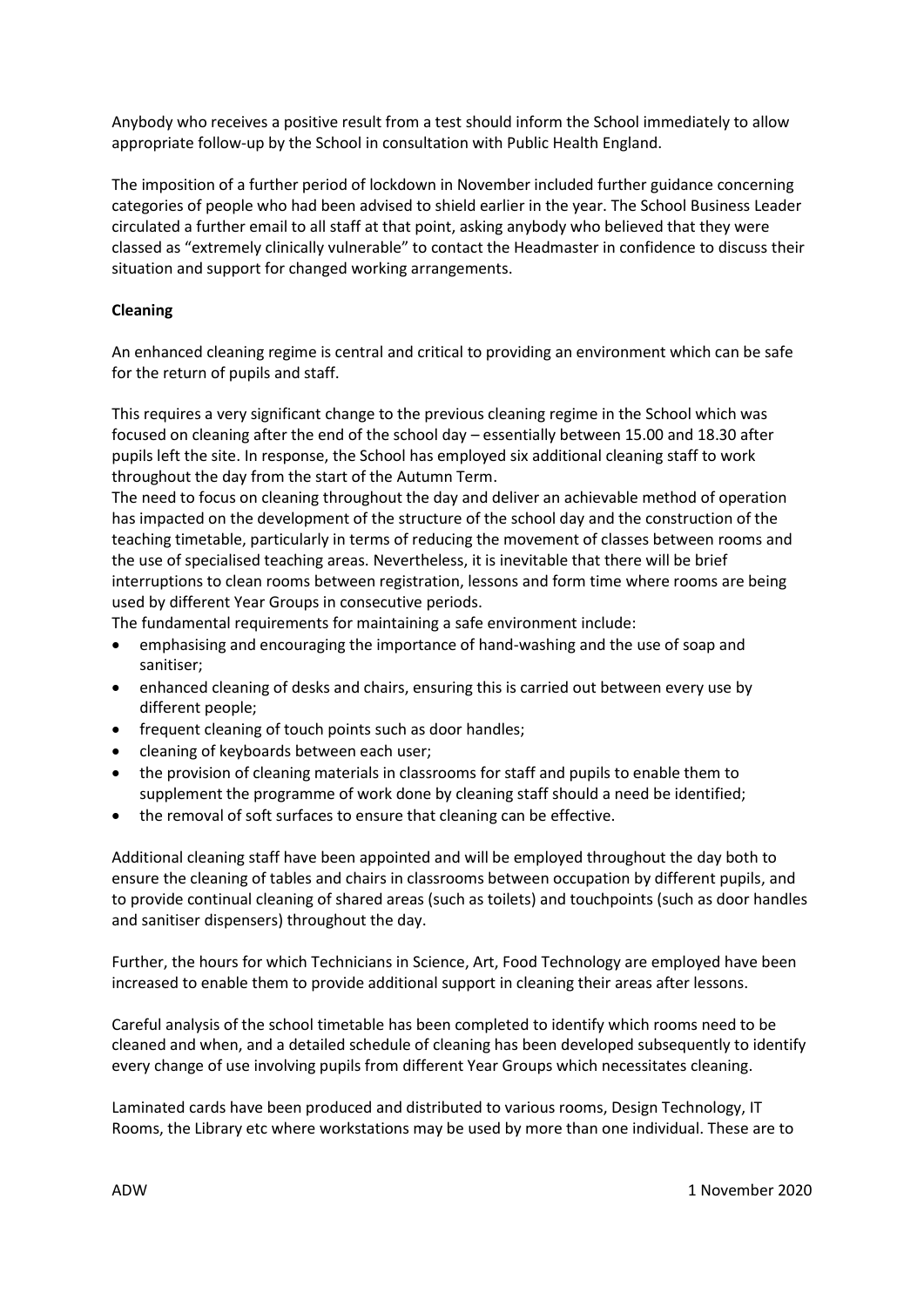be used to indicate computers or desks which have been used and are awaiting cleaning so that others use a different computer or workspace.

These additional staff and the cleaning materials used by them and provided to pupils (such as sanitiser) will inevitably add significantly to the School's costs; no additional funding is being provided by Government to subsidise this expenditure or the even greater cost of installing sinks and handwashing facilities prior to the return of pupils.

# **Catering**

The logistical implications of changes to the school day in order to keep Year Groups separate (in particular the very short and staggered break periods) mean that a food service will only be provided from the Refectory at lunchtime.

Pupils will need to bring a snack with them if they want anything to eat during the morning break. In addition, pupils should bring their own drinking water with them as, in accordance with instructions from the Local Authority, shared drinking water fountains have been turned off.

A survey of parents late in the Summer Term suggested that the number of pupils who would want to buy lunch from the Refectory in September would be similar to the normal level of demand. Catering for the number of boys involved whilst keeping Year Groups separate presents an additional challenge but plans have been developed to achieve this and to facilitate the appropriate cleaning of tables and chairs between use by different pupils.

Pupils will enter the Refectory for lunch by Year Group at designated times over two sittings. Each Year Group has been allocated a designated seating area and routing has been planned to allow movement within and exit from the Refectory without the Year Groups mixing.

Following discussions with management from North Yorkshire's Catering Service, it is anticipated that a range of food options will be available similar to the service prevailing in the past, with the exception of a self-service salad bar which will not be available. A choice of hot food will be offered along with sandwiches; all will be served from behind the counter rather than pupils being able to pick up packages themselves.

In order to try and minimise queuing and delays, menus will be provided in form rooms so that pupils can make their choice in advance rather than prevaricating at the counter in the Refectory.

## **Sports changing areas and equipment**

The changing rooms in the PE Block are small and unventilated and are not suitable for that purpose if any sort of distancing between pupils or flow of air is to be maintained. In order to ensure any reasonable spacing of pupils, they will need to change in the Sports Hall and then move clothes and bags to the changing rooms.

The windows above the Sports Hall have been covered with a translucent film to provide privacy for pupils changing there.

Pegs and benches in the changing rooms will be marked so that they can be cleaned between uses by different pupils.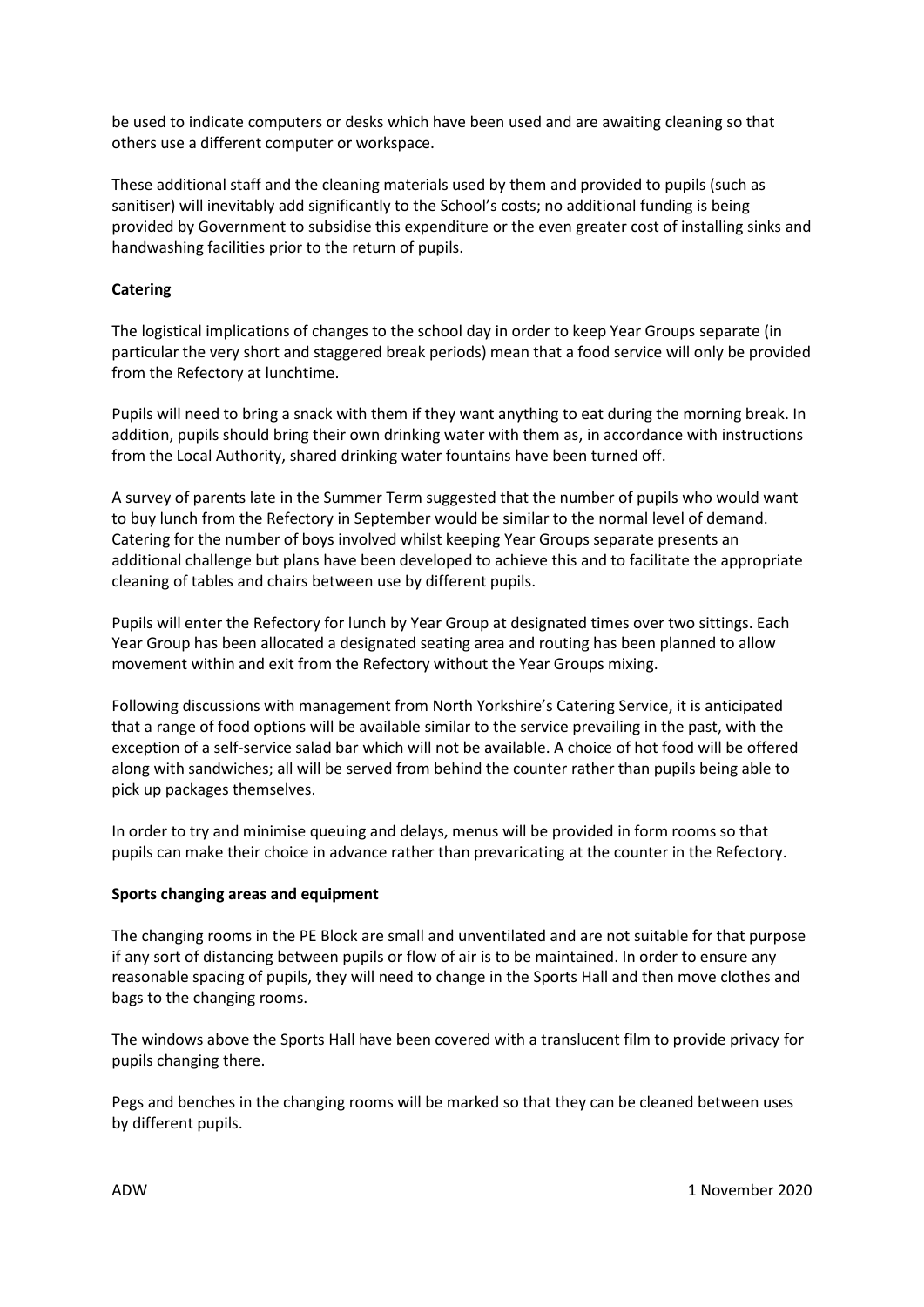Shared equipment such as badminton nets will be erected and removed by staff and pupils will be provided with materials to allow them to clean individual items of equipment before and after use.

# **Communal areas and facilities**

Chairs with fabric covers have been removed from use and stored elsewhere where feasible. These areas include:

- Reception outside the School Office;
- Library;
- Sixth Form Library;
- Staff Room;
- Sixth Form workrooms;
- Classrooms with soft covered chairs which are used by more than one member of staff.
- In any areas where such chairs remain they have been segregated and stacked to avoid use.

A limited number of chairs which have soft coverings are still in use in individual offices where these are only used by a specific person. Any other soft furnishings such as cushions and curtains have been removed.

Toilet facilities have been "zoned" to avoid Year Groups mixing in those areas. Restrictions have been introduced on the number of pupils using toilet facilities – where feasible the principle of "onein / one-out" is being adopted and is posted on the doors, but this may need to be relaxed at key times such as morning break given the limited time available for the number of pupils who may want to use them.

All those windows which had previously been secured in toilet facilities have been unlocked so that they can be opened to facilitate a flow of air. Extractor fans in toilets have also be tested and replaced where necessary for the same reason.

At lunchtimes pupils will be directed outside (when they are not actually eating in the Refectory) to designated separate recreational areas:

- Year 7 : Top Field (East) second session
- Year 8 : Top Field (West) second session
- Year 9 : Tennis Courts
- Year 10 : Top Field (East) first session
- Year 11 : Top Field (West) first session
- Year 12 : Front of School (West)
- Year 13 : Front of School (East)

Wet weather provision has also been identified if required to keep Year Groups apart.

Staff duty rotas have been amended appropriately to ensure the continued supervision and safeguarding of pupils under these different arrangements.

## **Library**

Unfortunately, the Library will remain closed for the purpose of browsing and casual reading for the immediate future. This is both to avoid the risk of pupils from different Year Groups mixing and to prevent books being touched by different people thereby creating a possible risk for the transmission of coronavirus.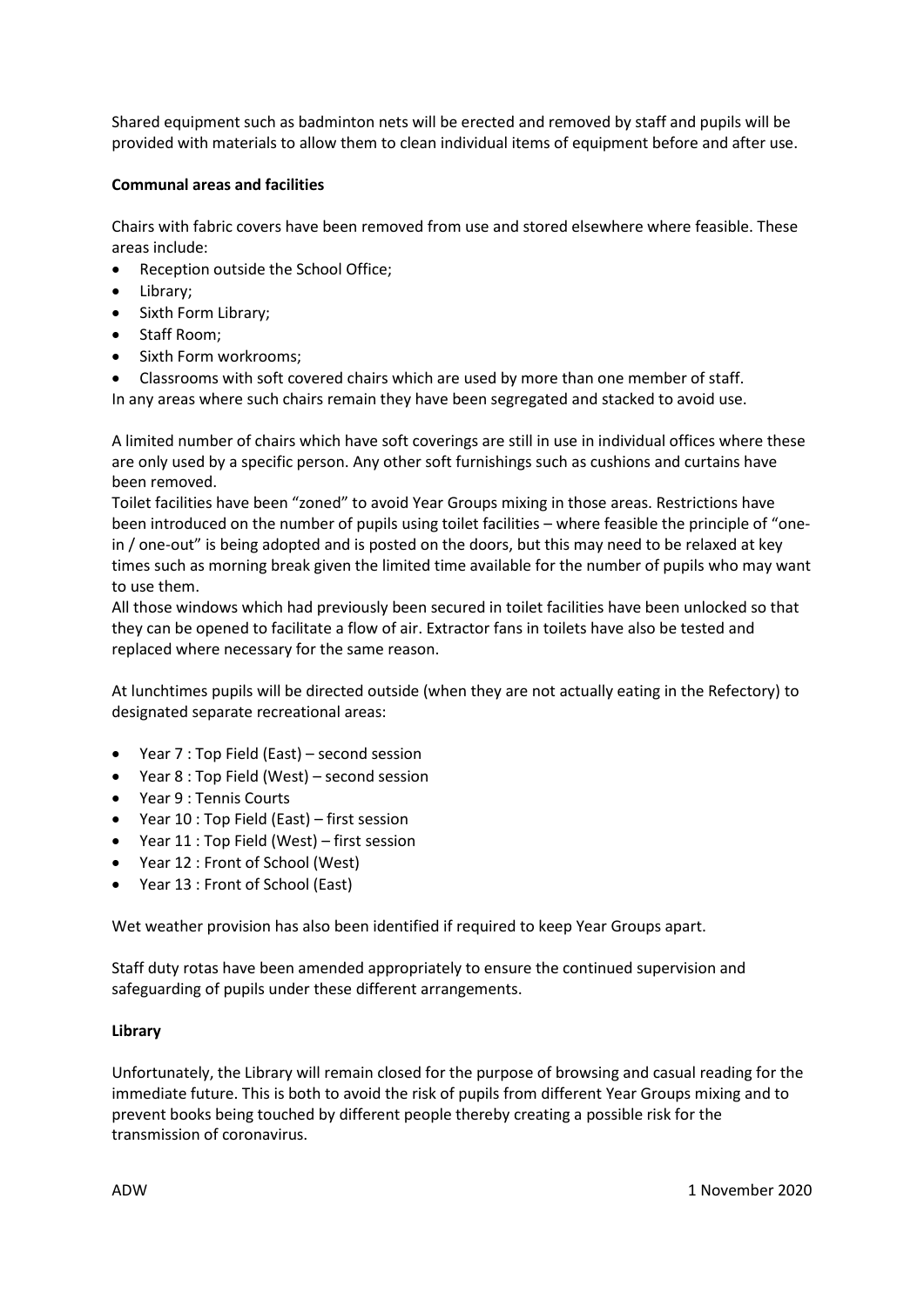We are continuing to explore practical alternative ways for pupils to access individual titles and arrange to borrow them and return them in a way which means the books can then be identified and cleaned or quarantined.

## **Equipment, water and air conditioning**

The majority of the School's equipment and infrastructure which requires annual servicing and maintenance has been addressed as usual during the summer holiday period.

In areas where water has been turned off or limited amounts have been used during the last five months, systems have been flushed with water run through all pipes and taps for several minutes; this is normal practice towards the end of the summer holiday period after periods of inactivity to ensure that systems are flushed. In accordance with instructions from the Local Authority, water fountains have been turned off and pupils advised to bring water with them to school.

The regular programme of legionella testing of the water supplies around the site has resumed and was also undertaken immediately before the reopening.

The School has very limited air-conditioning facilities serving the IT Suites and mobile classrooms. These units were serviced and cleaned in May.

As indicated earlier, staff have been be instructed to open windows and doors wherever practical during lessons to enhance the flow and circulation of air.

All Teaching Staff have been issued with new laptop devices for their personal use in the classrooms. These will need to be connected to a power supply and to the screens in individual rooms with two cables which have been set up for that purpose in each room.

The pupils' use of computers will be managed to ensure the opportunity for them to be cleaned between users. In all shared areas keyboard covers have been added which can be wiped down easily (with appropriate cleaning materials provided). In other areas, laminated cards have been provided to indicate any machines or equipment which has been used and needs cleaning.

## **Visitors to the site**

As a general principle, potential visitors to the site will continue to be dissuaded from physical attendance and encouraged to use alternative forms of contact or communication, telephone or virtual meetings etc. The vast majority of meetings with third parties were conducted virtually during the Summer Term and this will continue.

Meetings of the Governing Board and the Foundation Trust have similarly been held successfully and will continue online.

Parents bringing their sons to the School in preference to the use of public transport are required to drop them off or pick them up in the road outside the School. Any parents arriving to take away a boy who is unwell will be asked to wait outside the gate rather than coming into the School building.

Any visitors who do come into the School building will report to the Reception area as usual. Should they need to wait, a reduced number of suitably spaced plastic chairs remain in that area. Hand sanitiser and tissues are available. The staff in the School Office are separated from such visitors by an existing sliding window.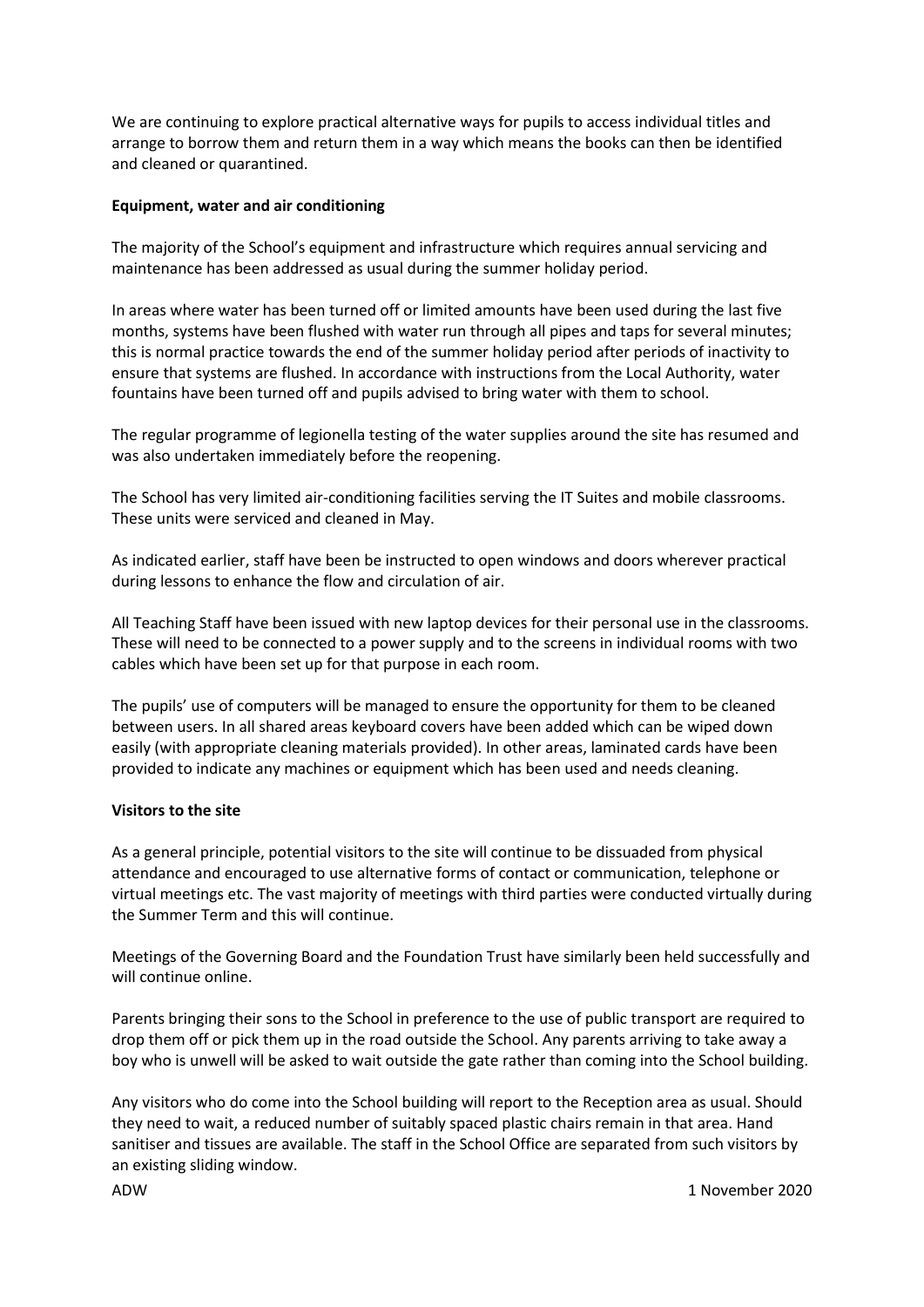There are some visitors, essentially contractors, who are of course required to attend and work at the School site. Where possible, much of their work has been completed during the summer holiday period with appropriate social distancing considerations. However, there is some installation, servicing and maintenance activity outstanding. As in normal circumstances, this will be largely undertaken outside school time, but with appropriate alternative precautions in place where this may not be possible.

However, the continuing principle remains that visitors should not attend the School site unnecessarily.

# **School trips and activities**

There is currently a very limited expectation of any off-site visits or activities taking place during the Autumn Term.

The usual Year 7 team-building excursion to Nell Bank in September is currently under consideration and the Head of Lower School is keen to try and facilitate the visit given its known value to the new pupils involved. The trip only involves pupils from a single Year Group and, therefore, does not contravene other principles of separation. The Education Centre at Nell Bank is essentially an outdoor provision and has re-opened.

The School's Duke of Edinburgh Award programme was suspended at Easter before the expeditions which had been arranged for the Summer Term could take place. A provisional programme for some of these to take place during the Autumn Term had been arranged. However, this remains under review because the current Government guidance precludes overnight camping as part of the expeditions, but it appears possible for the expedition aspect to be completed without the camping element.

## **Alarms and emergencies – including consideration of revised evacuation protocols**

In the event of an evacuation, staff and pupils should exit buildings via the nearest available safe route in preference to adhering to the one-way system.

Any fire or emergency evacuation will be moved to our alternative assembly point on the top field to try to ensure adequate space to keep Year Groups apart and to allow a degree of social distancing to be maintained.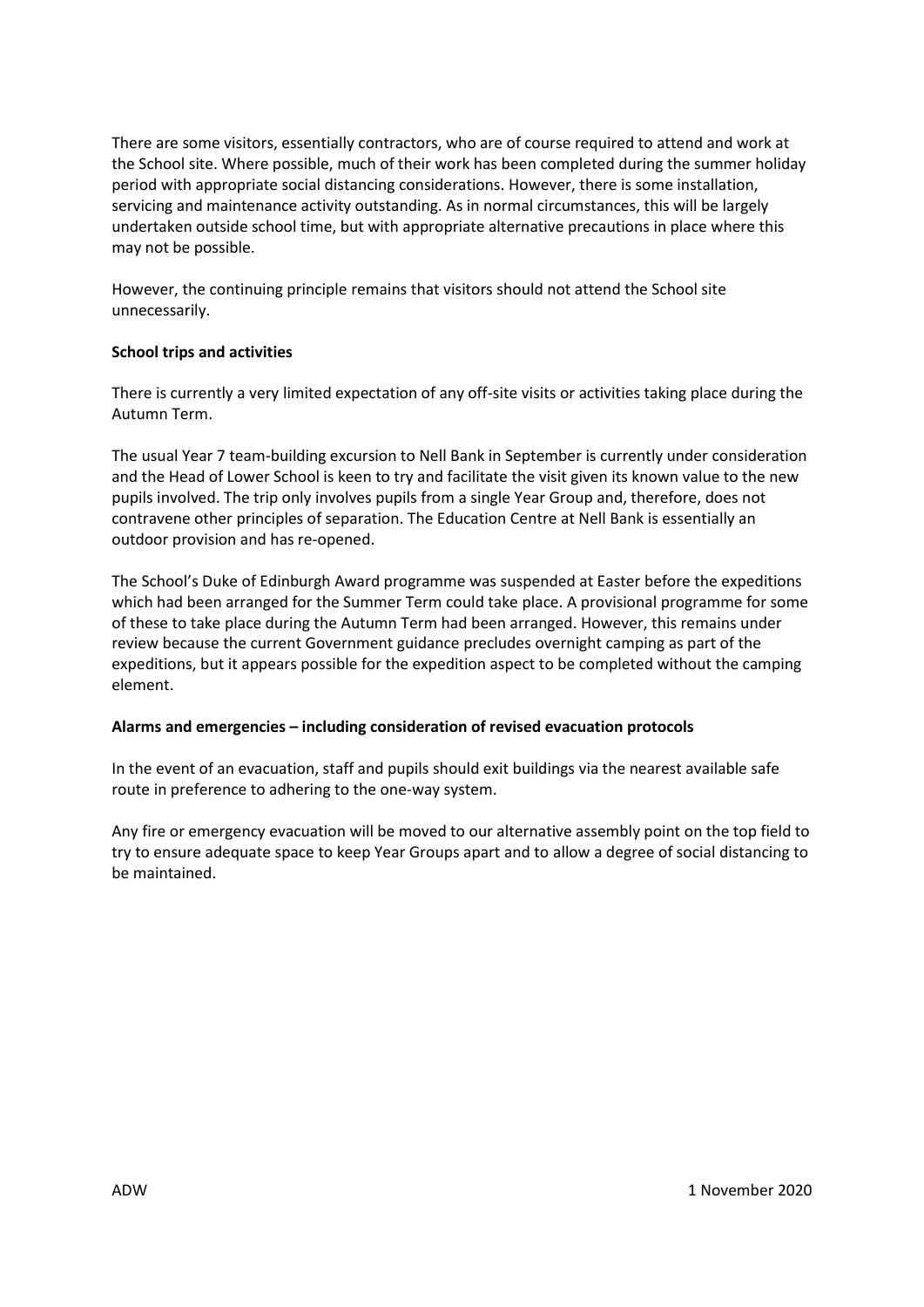# **Appendix 1 – Guidance on staff attendance**

The generic Government guidance regarding shielding was withdrawn with effect from 1 August 2020. It is anticipated that from that date all staff should be able to return to work.

The Local Authority suggested that schools should determine risk assessments for any staff expected to return in September acknowledging individual conditions and any measures required for specific individuals. Factors which may be considered are identified in Appendix 2.

The Headmaster and the School Business Leader have a record of staff who had previously contacted the Headmaster because they were classified as either "clinically extremely vulnerable" or "clinically vulnerable" when those definitions impacted on their attendance at the School site.

This information may be used to inform any changes which might be required to the working environment or expectations concerning attendance in future should Government guidance be amended.

The Headmaster contacted all female staff on their return in September to alert them to the updated guidance concerning coronavirus and pregnancy and asked that any to whom it applies should contact him in confidence.

The imposition of a further period of lockdown in November included further guidance concerning categories of people who had been advised to shield earlier in the year. The School Business Leader circulated a further email to all staff at that point, asking anybody who believed that they were classed as "extremely clinically vulnerable" to contact the Headmaster in confidence to discuss their situation and support for changed working arrangements.